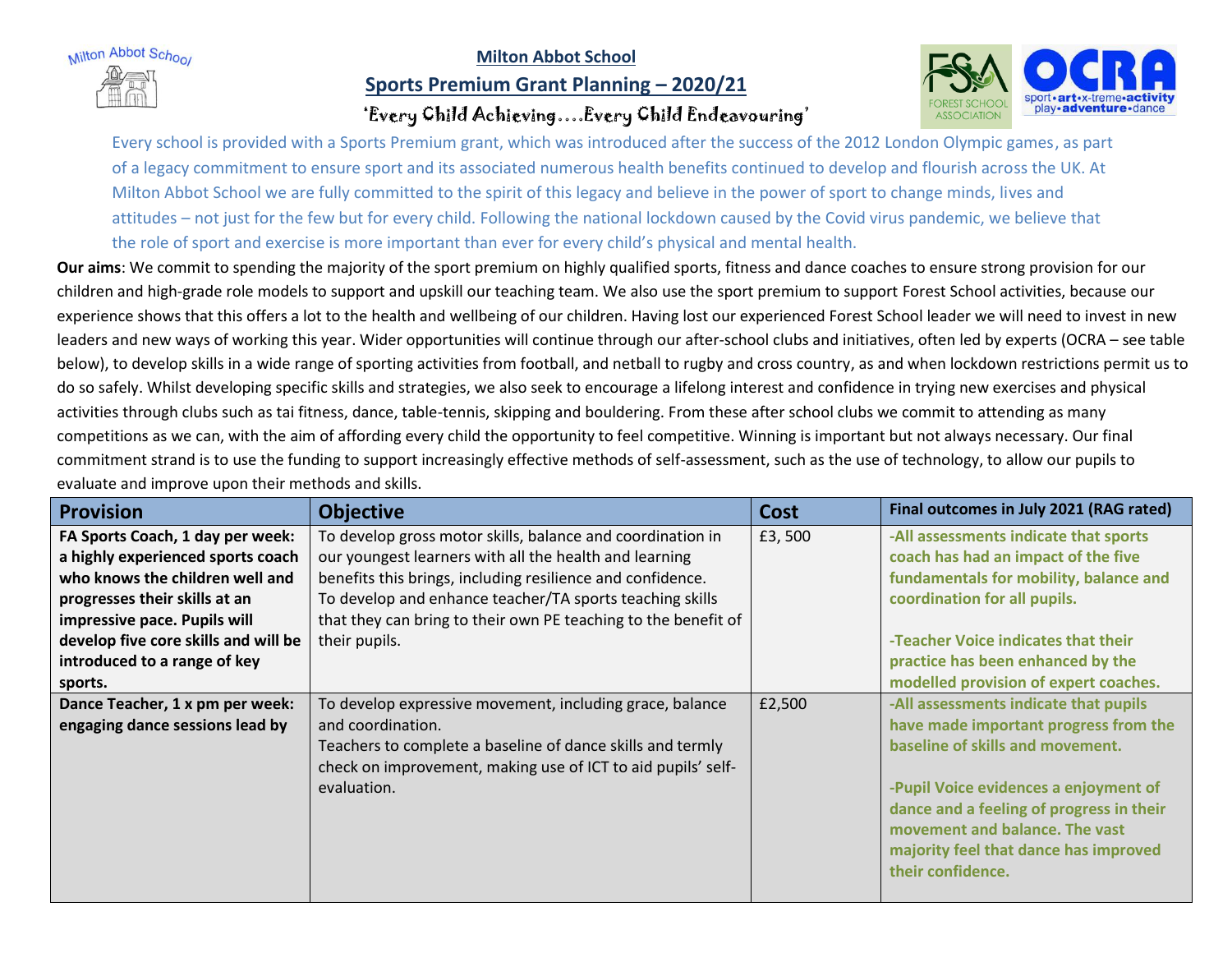| Active French, 1 x hour per week:<br>an exciting way to teach French<br>through movement with a focus<br>on the spoken language and<br>listening through expressive and<br>active movement. This pilot is<br>sure to be a hit with the pupils. | To develop balance, coordination and teamwork as the<br>pupils learn French vocabulary - speaking and listening.<br>Following thoughtful research, we are trailing how the<br>power of movement can aid pupils to retain knowledge and<br>learning.                                                                                                                     | £600                                      | -We completed French oral assessments<br>for the first time this year with our Year<br>6 pupils and the impact on their speaking<br>and listening through this active style of<br>French is very pleasing.<br>-Evidence through book scrutiny<br>indicates progress in terms of output,<br>accuracy and confidence.                                                                                                   |
|------------------------------------------------------------------------------------------------------------------------------------------------------------------------------------------------------------------------------------------------|-------------------------------------------------------------------------------------------------------------------------------------------------------------------------------------------------------------------------------------------------------------------------------------------------------------------------------------------------------------------------|-------------------------------------------|-----------------------------------------------------------------------------------------------------------------------------------------------------------------------------------------------------------------------------------------------------------------------------------------------------------------------------------------------------------------------------------------------------------------------|
| Forest School leadership 2 x pm<br>per week.                                                                                                                                                                                                   | Forest School opportunities for all, including for our most<br>vulnerable pupils, to support their health and welfare.                                                                                                                                                                                                                                                  | £3,800                                    | We are proud of our forest school offer.                                                                                                                                                                                                                                                                                                                                                                              |
| <b>OCRA provision for tournaments,</b><br>events and festivals                                                                                                                                                                                 | As part of our 'Every Child Endeavours' scheme, we<br>encourage every child to take part in a competitive event<br>during each academic year, from Bouldering and tennis to<br>Cross-Country and Aquathlon, etc.                                                                                                                                                        | £1,750 SLA                                | <b>OCRA completed visits to school due to</b><br>ockdown restrictions. Teacher and Pupil<br><b>Voice agrees that these enrichment</b><br>tournaments and events enable our<br>most competitive and athletic to really<br>challenge themselves, whilst less<br>confident pupils build confidence by                                                                                                                    |
| <b>OCRA sport leaders</b>                                                                                                                                                                                                                      | To ensure our extended school provision allows for a range<br>of expertise to encourage pupil engagement with sport and<br>a healthy lifestyle for mind and body.<br>OCRA will lead clubs that will link into a tournament so we<br>can show a competitive edge which is essential for pupil self-<br>esteem.                                                           | £3,020<br>(coaches)                       | <b>OCRA were able to lead sessions in class</b><br>and after school. This was restricted<br>under Covid conditions and will need to<br>be re-evaluated for next academic year.<br>The rugby club that was held benefitted<br>pupils and pupils who were previously<br>new to the game joined the club and<br>enjoyed the experience.                                                                                  |
| <b>House Swimming Gala in July:</b><br>pool hire and coach capacity for<br>KS <sub>2</sub>                                                                                                                                                     | Research highlights the many health benefits of swimming<br>and KS2 enjoy swimming lessons over the Summer term.<br>Some swimmers get to compete in a West Devon swimming<br>gala. However, we want every KS2 child to feel the<br>excitement of competing and applying their swimming skills,<br>so we will be introducing an internal House Swimming Gala<br>in 2020. | £200<br>Part funded by<br>parents/carers. | Due to Covid we have postponed this<br>until next academic year.<br>Swimming lessons did go ahead, as soon<br>as we could in the summer term and all<br>Year 6 swimmers learnt to swim 25m;<br>teacher voice praised the improvement in<br>pupil confidence - particularly for 4 of our<br>disadvantaged pupils, who progressed<br>from high levels of anxiety to smiling<br>when they jumped into the pool. Perfect. |
| <b>Year 5 Camping Adventure</b><br>including horse-riding, kayaking<br>and adventure trails                                                                                                                                                    | To introduce pupils to range of engaging sport and activities<br>that they might wish to pursue as part of a healthy lifestyle.<br>To introduce pupils to risk-taking opportunities that will                                                                                                                                                                           | £500                                      | We continued with an adventure week<br>but without camping this year due to the<br>Covid-19 restrictions still in place.                                                                                                                                                                                                                                                                                              |